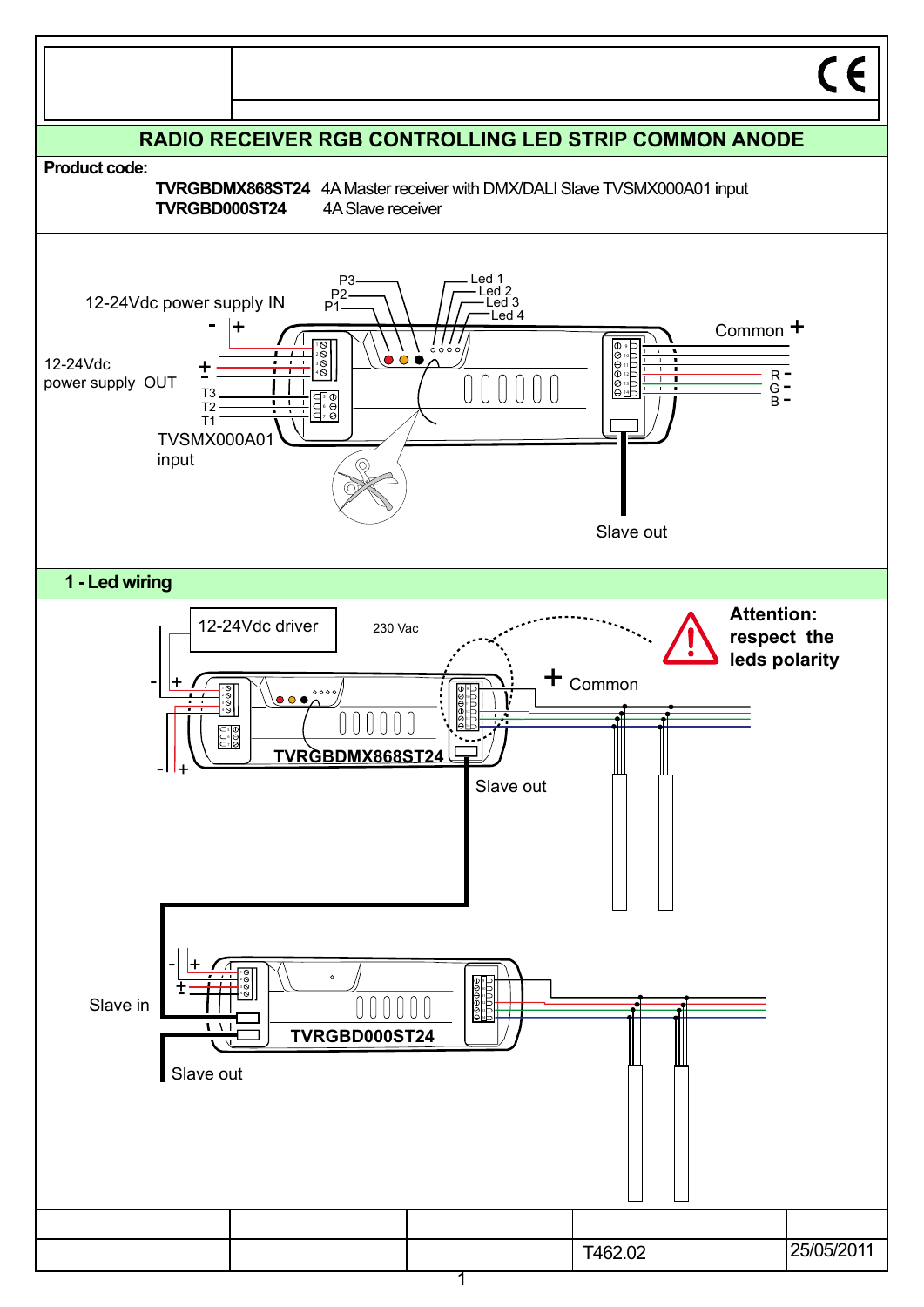# **2 - Wiring Test**



To test the LED outputs functioning press the push-button **P3**, the light turns on with a warm white colour. Do not hold the push button for more than 10 seconds.

# **3 - Memorisation of 7-channel transmitters with On/Off/Dimmer Colour function**

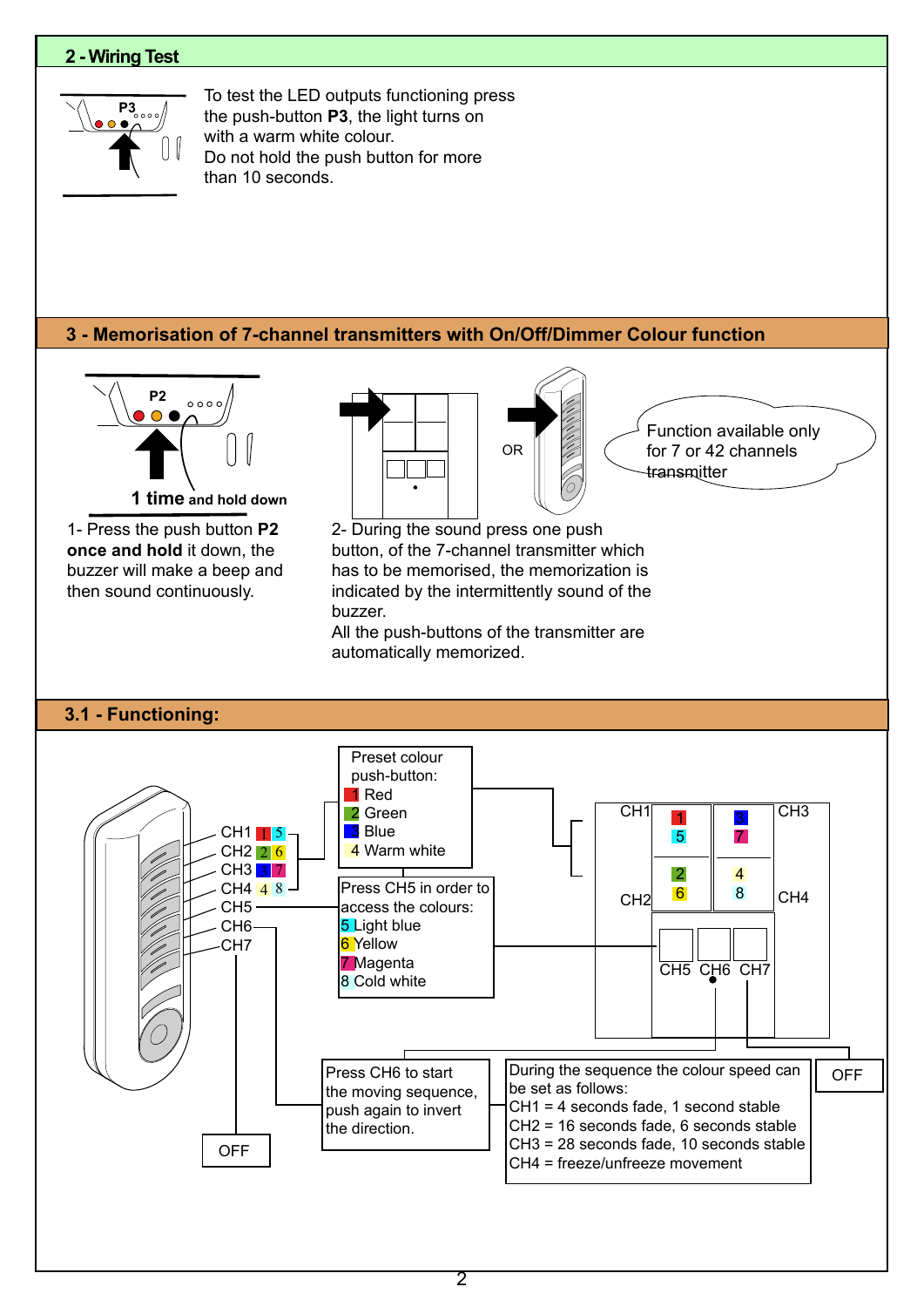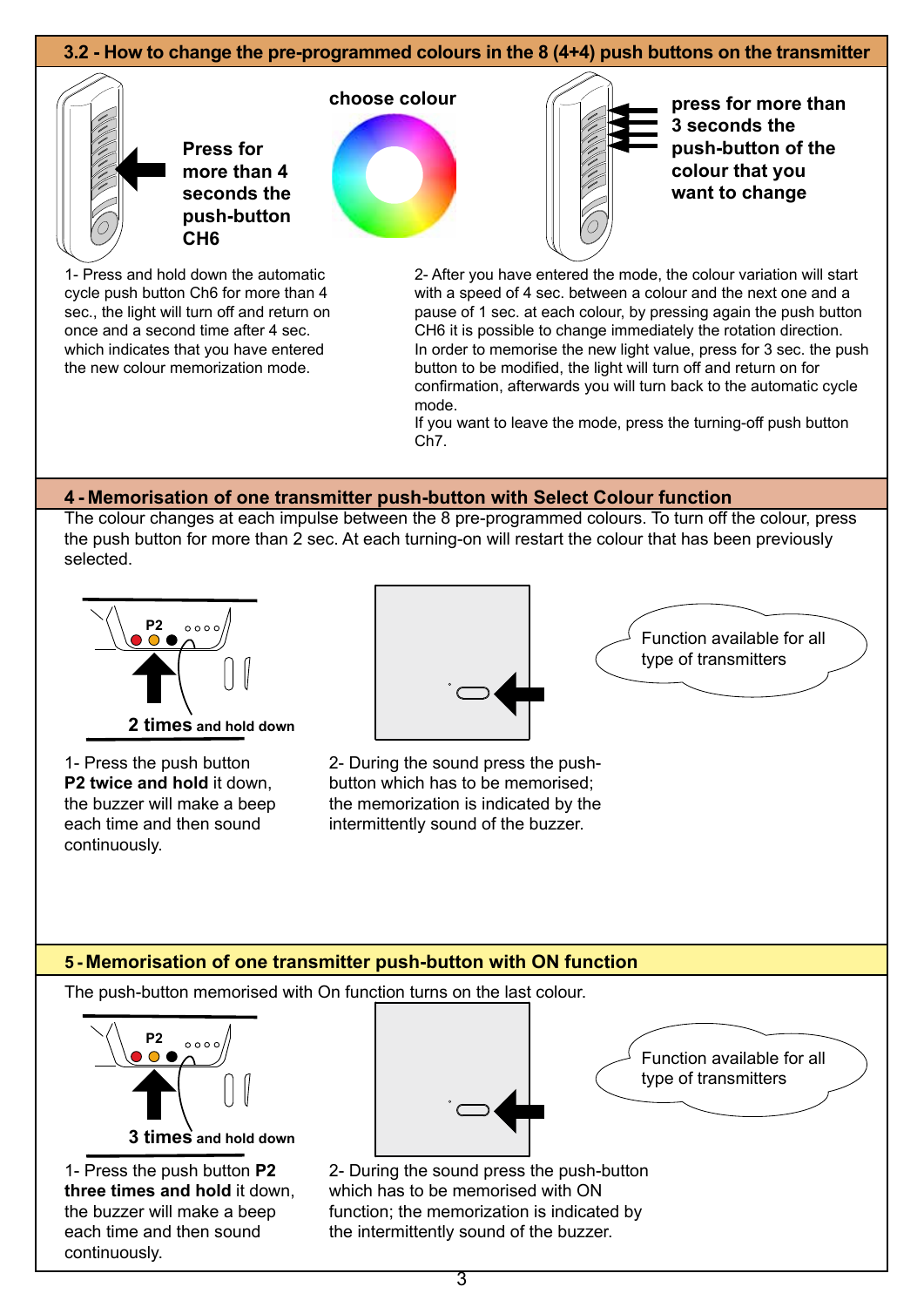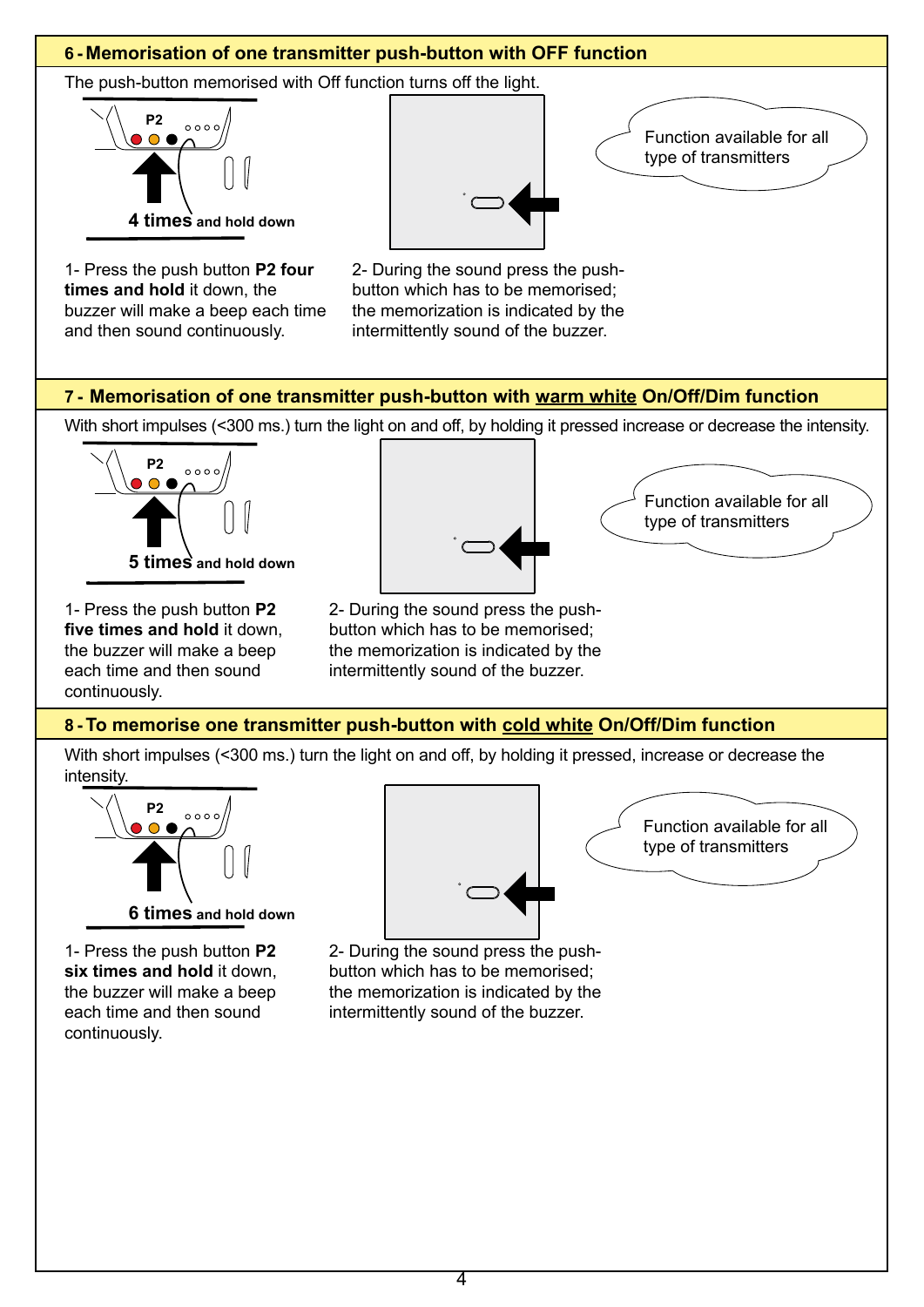# **9 - Memorisation of 4-, 7- and 42-channel transmitters with SCENE function**

The memorised transmitter displays the programmed scene:

a) Pushbutton Ch1: Start colour scene 1

b) Pushbutton Ch2: Start colour scene 2

- c) Pushbutton Ch3: Start colour scene 3
- d) Pushbutton Ch4: Start colour scene 4

In order to turn the current scene off press one of the push buttons CH1,CH2, CH3 or CH4 for more than 2 seconds; for the 7 channel transmitters it is possible to turn the sequence off by pressing the push button CH7. The colours sequences must be memorised before the displaying by using an USB transmitter (TVTXQ868U07).



1- Press the push button **P1 once and hold** it down, the buzzer will make a beep each time and then sound continuously.



2- During the sound press the push button of the transmitter which has to be memorised, the memorization is indicated by the intermittently sound of the buzzer. All the 4 push-buttons of the transmitter are automatically memorized.



In the 7 and 42 channels transmitter, the push buttons CH5 and CH6 are disabled.

## **10 - To copy a function of transmitter push-button to a new transmitter**



1- Press the button **P3** located inside the **already memorized transmitter**. The enabled receiver sound continuously.



2- Within 5 seconds press a push-button of the **already memorized transmitter** from which the function has to be copied. The buzzer will interrupt the sound for 1 sec., and then carry on for 5 seconds.



3- During the sound press the push-button of the **new transmitter** which has to be memorised; the memorization is indicated by the intermittently sound of the buzzer.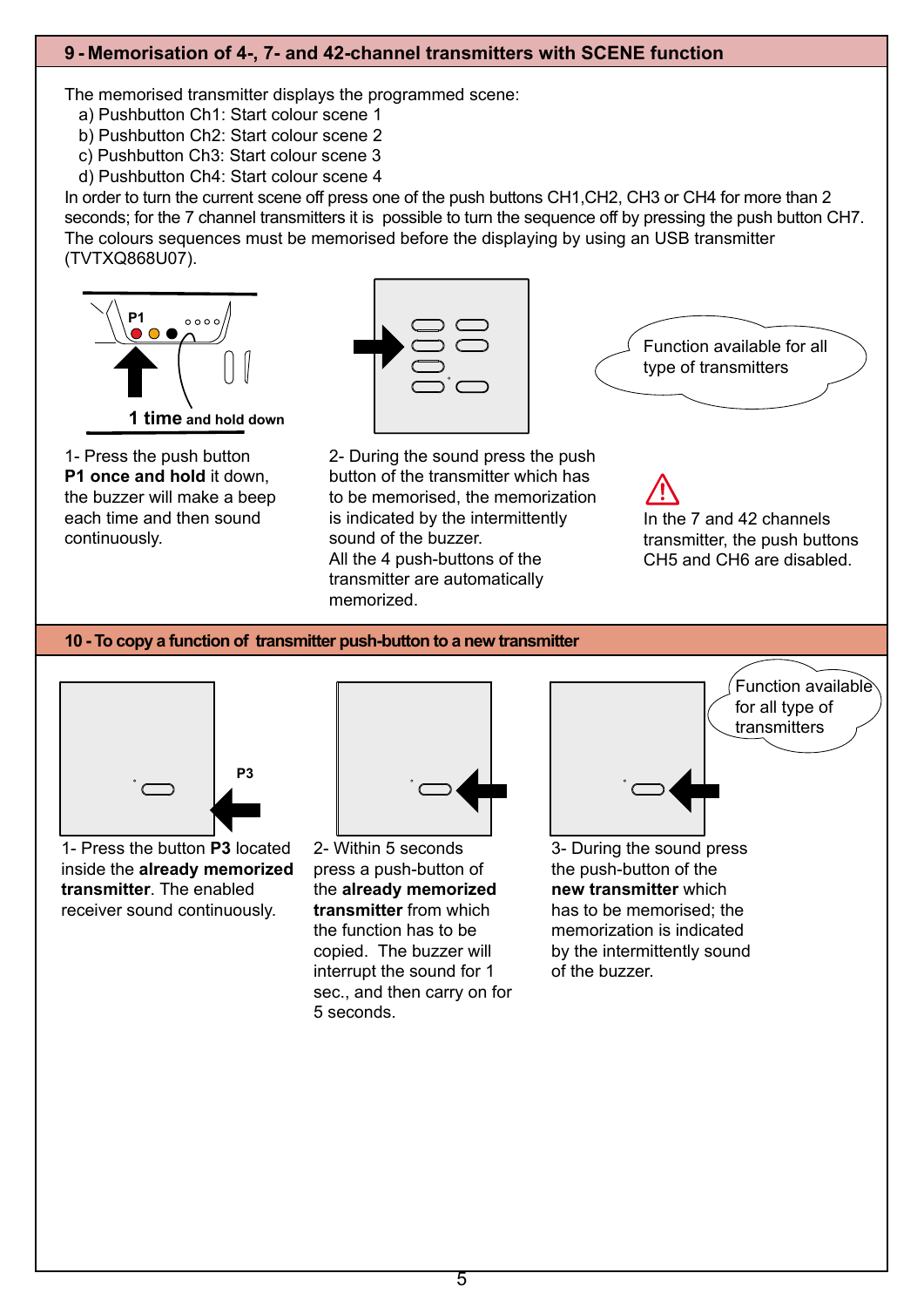#### **11 - Receiver management via PC using series TVTXQ868U07 transmitters.**

- It is possible to send scenes with the USB transmitter connected to the PC if you are in the vicinity of the

installation (see software manual RGBPC).

- It is possible to send scenes with the transmitter

Each one of the 7 buttons on the USB transmitter corresponds to a serial number and therefore to a

Remote control dedicated exclusively to scene management using RGBPC software



relevant field.

PC.

4- Program the scenes.

# **See software manuals**

1- Connect the USB transmitter to the PC. 2- Open the RGBPC management software. 3- Insert the receiver's serial number into the

5- Disconnect the remote control from the

disconnected.

receiver

........





6- Switch on the transmitter by pressing the SEL button.



7- Press the button that corresponds to the receiver to which you wish to send the scenes. The Led on the transmitter will flash rapidly while data is being sent and after the transmission has ended it will flash slowly twice.

(If the Led only flashes twice it means that there is no data available to send)

8- The Leds connected to the receiver to which you are transmitting the data will glow yellow during transmission and then glow green if the transmission has been successful or red if errors have been detected (in this case repeat the transmission).



## **11.1 - Memorize a transmitter button in 7 USB channels.**

........

Note. Only when you do not know the receiver's serial number:

- Carry out the scene memorization procedure from points 1 to 5 in the preceding paragraph inserting a casual number to be associated with a button on the remote control.

- Memorize the remote control's programmed button in the receiver following points 1 and 2 as laid out below. - After memorizing the user can send the scenes stored in the remote control by simply pressing the memorized button.



1- Press the push button **P1 twice and hold** it down, the buzzer will make a beep each time and then sound continuously.



2- During the sound press the pushbutton which has to be memorised; the memorisation is indicated by the intermittently sound of the buzzer.

6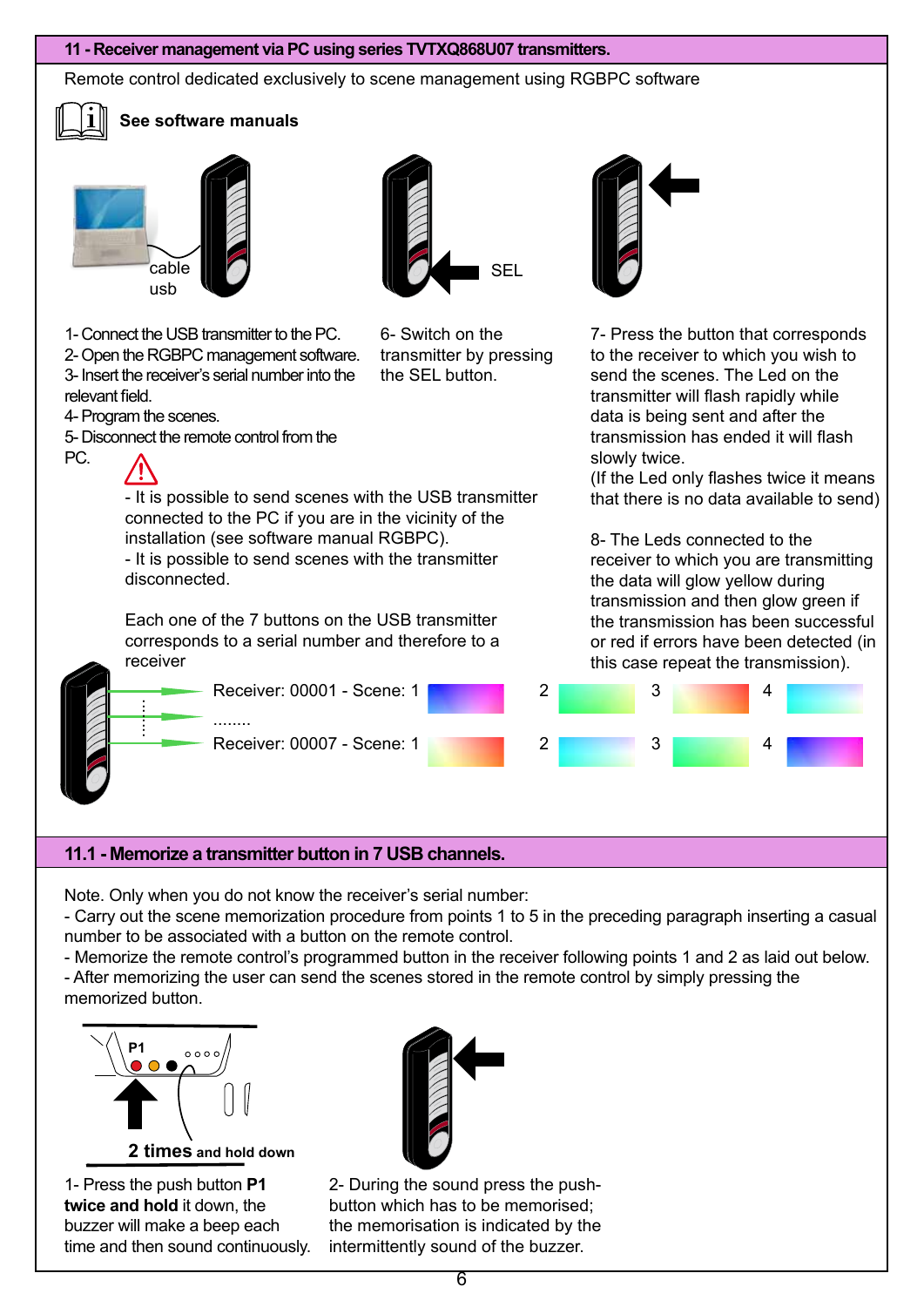# **11.2 - To delete a push-button of 7-channels USB transmitter**



1- Press the push button **P1 three time and hold** it down, the buzzer will make a beep each time and then sound slowly and intermittently.





**The push-buttons of the transmitter programmed via PC with the USB serial number of the receiver can not be deleted.**

2- During the sound press the push-button which has to be deleted; the deletion is indicated by the continuously sound of the buzzer.

## **11.3 - To delete all 7-channels USB transmitter**



**The push-buttons of the transmitter programmed via PC with the USB serial number of the receiver can not be deleted.**

1- Press the push button **P1 four time and hold** it down, the buzzer will make a beep each time and then sound quickly and intermittently. 2- Hold down the push button for 10 sec., after this 10 sec. the buzzer will sound continuously by indicating that the whole memory has been cancelled.

## **12 - To delete a transmitter**



1- Press the push button **P3 two time and hold** it down, the buzzer will make a beep each time and then sound slowly and intermittently.



**With this procedure the USB transmitter does not be deleted.**

2- During the sound press the push-button which has to be deleted; the deletion is indicated by the continuously sound of the buzzer.



**3 times and hold 10s**

**12.1 - To delete all transmitter**

**With this procedure the USB transmitter does not be deleted.**

1- Press the push button **P3 three time and hold** it down, the buzzer will make a beep each time and then sound quickly and intermittently. 2- Hold down the push button for 10 sec., after this 10 sec. the buzzer will sound continuously by indicating that the whole memory has been cancelled.

7